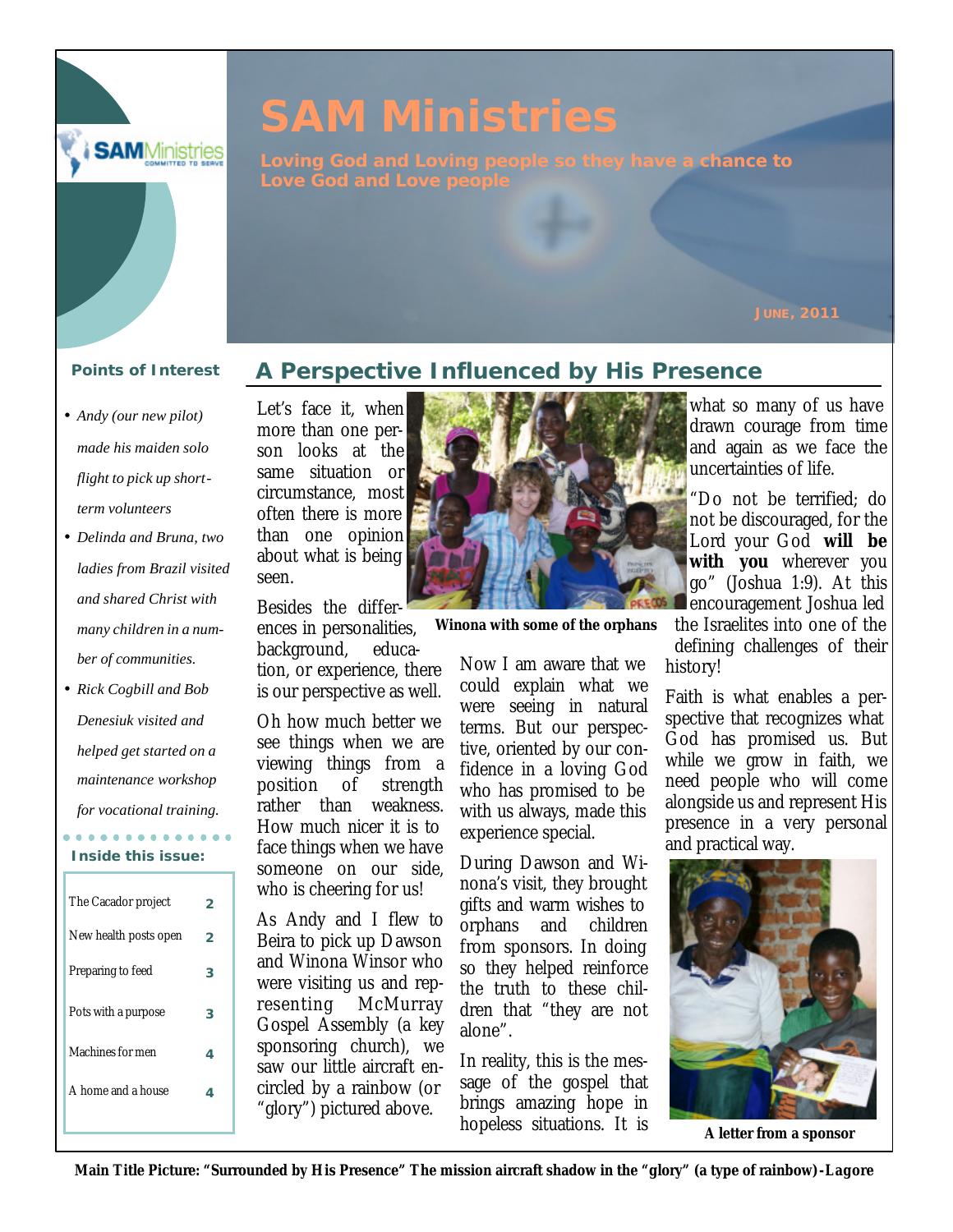# **The Caçador project starts to take shape**

Among the rolling hills of rural Brazil lies the little town of Caçador. And although Brazil will take fifth place as one of the world's strongest economies, the residents of this little community survive on less than \$1.50 per day.

Besides the poverty, we have shared the need over the past few years for a multi-purpose facility.

As you can see from these pictures this facility is well on the way and although more help is needed to complete it, the progress represents a great encouragement for the community.

Once completed the building will provide space for



**1. A Christian School**. Besides the three 'R's the children are taught to plant a garden, a necessary skill if they are to survive on their land. **2. Agricultural training** and help for the farmers in the region to help them generate

income for their families. **3. Medical Centre** to provide medical and dental care to local families.

**4. A large gathering room** for church services and community meetings.

Thank you for your involvement, both in prayer and support, to see this project move forward.



### **Two new health posts now open in rural Mozambique**

We rejoice because in the months of April and May, we saw the opening of not only one health post, but two! Chitundo health post had a well-attended official opening complete with ribbon cutting ceremony and all. The community is so thankful to finally have its own basic health facility!





The mission school's health post was the second one to open, although it hasn't had its official opening complete with ribbon cutting ceremony just yet. We want to have all the final touches in place before that happens. But because the community and school needed the health post as soon as possible, it opened "for business" as soon as doors

and windows were in place and the paint was on the walls.

We are thankful that Andrew and Suzanne were here to help get things up and ready. Ernesto (the health worker) is now very busy with regular school child health checks as well as tending to the community's health needs.

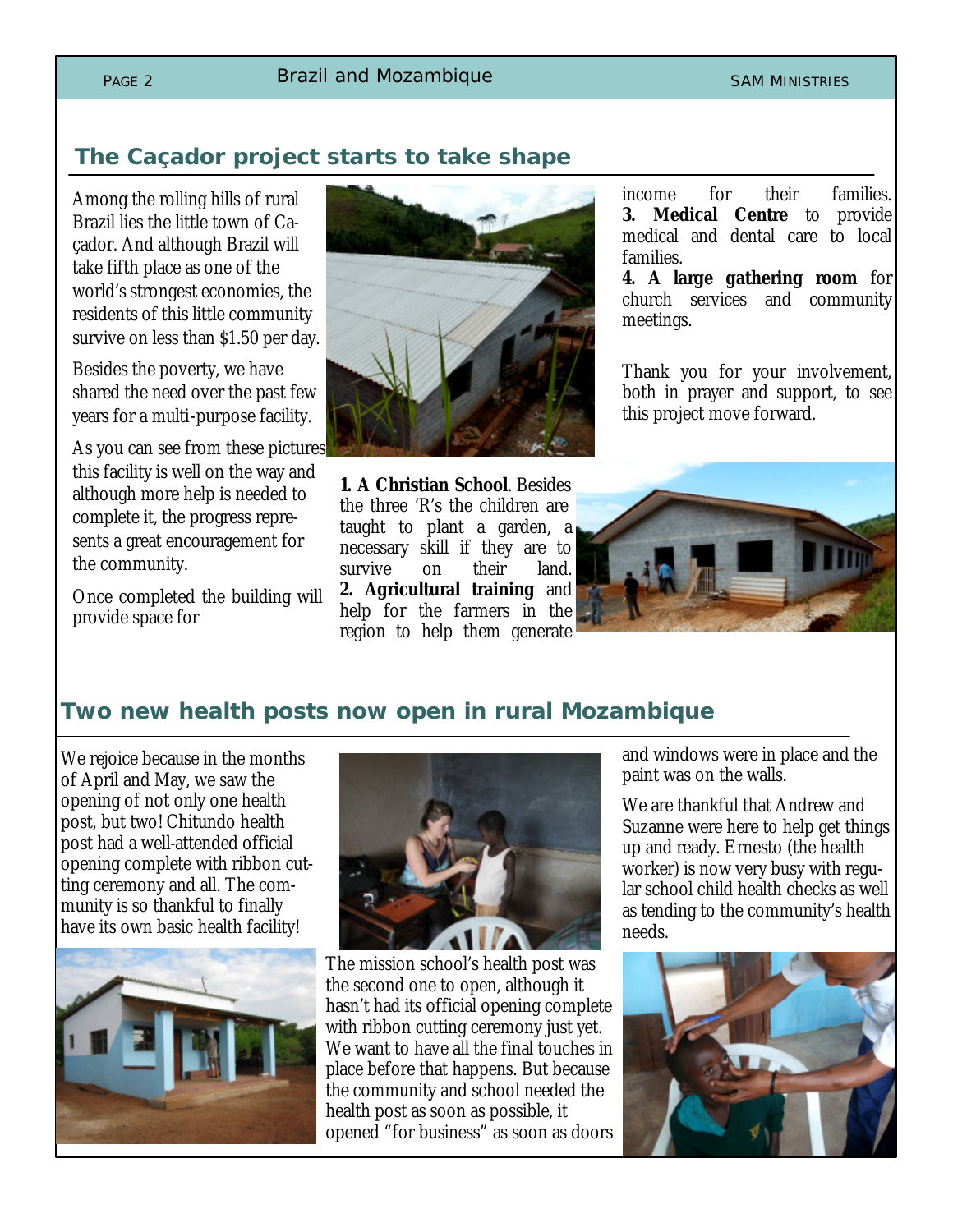### Mozambique et al. et al. et al. et al. et al. et al. et al. et al. et al. et al. et al. et al. et al. et al. e

# **Preparing to feed hungry children**

The Global Care-A-Thon is a fund-raising "walk" which raises the lion's share of the funds we need to feed children thousands of meals each year. As some of you are preparing for the walk, we are working hard to find, purchase, and store the food needed for the year ahead.

Although it is not impossible to find the food, finding it at the right price is difficult.

Amadeu Fernando has worked with the mission here in Mozambique for more than 10 years now, and his simple faith and transparency has humored and challenged us all at different times.

Soon after Delinda and Bruna's arrival from Brazil to engage in sharing Christ with children in our programs, they ran into an elderly lady who was selling clay pots she had made. Amadeu, always desiring to help, translated from local dialect into Portuguese for them. When Delinda paid (partly by mistake) ten times the asking price, Amadeu was faced with a temptation. Amadeu immediately felt he deserved a share of the profits since it was he, after all, who was translating and "that was work

too!" So Amadeu told the elderly widow that he wanted what would have been 25% of her takings (about \$4). Immediately he felt in his heart that this was wrong, and so before taking the money, he told the old lady to please keep it herself.



As happens from time to time when guests are here, Delinda started to feel a special burden for

### **Pots with a Purpose written for Amadeu Fernando**

Amadeu and shared that with us. She asked if he may want to raise goats and after taking Amadeu aside, we found out that he really wanted to but never had the chance.

So the morning before Delinda left, we called Amadeu before the group and shared with him about the gift of two goats that he was being given (value \$60).

Amadeu was beside himself with excitement and shared the story of how he almost missed this blessing. As he started to tell on himself and how tempted he was, the rest of us howled in laughter. But how awesome it is when people learn to do what is right and become a channel of God's blessing.



This year we will be purchasing over 48 tons of maize and will also need more than 5 tons of beans. We have already purchased more that 20 tons of that maize, but it has been a challenge to find beans. We finally purchased about a

third of our bean needs and with our drip irrigation, we are producing the remainder ourselves. As Pastor Mariano carefully measures out the precious pro-



tein, Rick loads bags on the new mission trailer.

Each year we become better equipped to feed more tummies. In this way we develop healthy little lives ready to love God and love others with their full potential.

**Thank you for your help!**